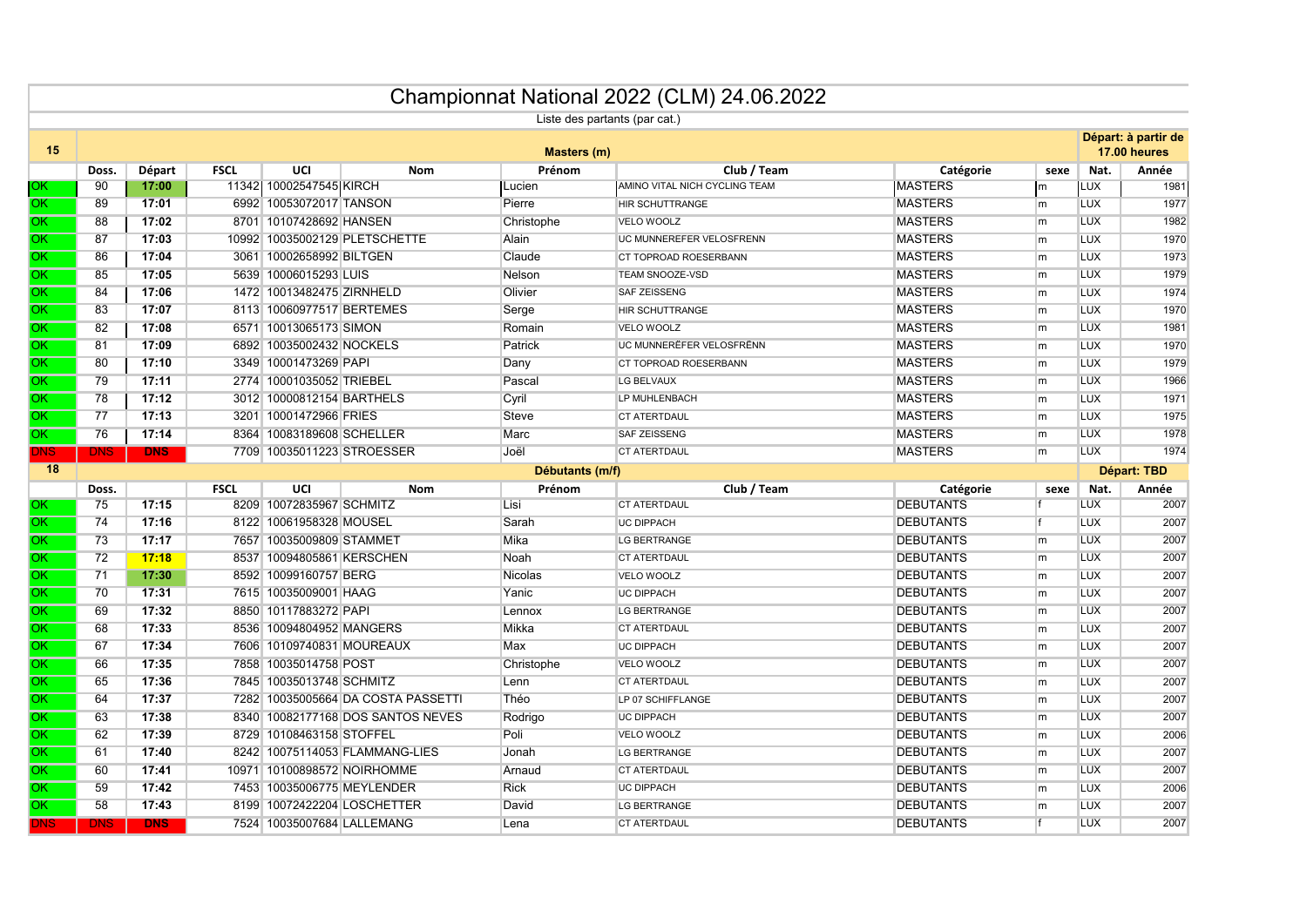| 16             |            | Juniors (m)             |             |                            |                                     |                                       |                                              | Départ: TBD    |                |            |                    |
|----------------|------------|-------------------------|-------------|----------------------------|-------------------------------------|---------------------------------------|----------------------------------------------|----------------|----------------|------------|--------------------|
|                | Doss.      |                         | <b>FSCL</b> | UCI                        | Nom                                 | Prénom                                | Club / Team                                  | Catégorie      | sexe           | Nat.       | Année              |
| OK.            | 57         | 17:44                   |             | 8911 10121884524 MANGEN    |                                     | Joe Tim                               | <b>UC DIPPACH</b>                            | <b>JUNIORS</b> | m              | LUX        | 2005               |
| OK.            | 56         | 17:45                   |             | 7754 10035011425 KLEMAN    |                                     | Lenny                                 | <b>UC DIPPACH</b>                            | <b>JUNIORS</b> | l <sub>m</sub> | <b>LUX</b> | 2004               |
| OK.            | 55         | 17:46                   |             | 7933 10053103541 FOLEY     |                                     | Jack                                  | <b>UC DIPPACH</b>                            | <b>JUNIORS</b> | l <sub>m</sub> | <b>LUX</b> | 2005               |
| OK             | 54         | 17:47                   |             | 7777 10035012233 MASSEN    |                                     | Noah                                  | <b>UC DIPPACH</b>                            | <b>JUNIORS</b> | l <sub>m</sub> | <b>LUX</b> | 2005               |
| OK.            | 53         | 17:48                   |             | 7443 10035006270 KIESGEN   |                                     | Jimmy                                 | LP 07 SCHIFFLANGE                            | <b>JUNIORS</b> | l <sub>m</sub> | <b>LUX</b> | 2005               |
| OK.            | 52         | 18:00                   |             | 8270 10077198745 MASCOLO   |                                     | Valerio                               | <b>UC DIPPACH</b>                            | <b>JUNIORS</b> | lm.            | <b>LUX</b> | 2005               |
| OK.            | 51         | 18:01                   |             | 7941 10035016879 VLAD      |                                     | Andru-George                          | <b>UC DIPPACH</b>                            | <b>JUNIORS</b> | lm.            | <b>LUX</b> | 2004               |
| OK.            | 50         | 18:02                   |             | 7117 10035003846 URY       |                                     | Fynn                                  | <b>CT ATERTDAUL</b>                          | <b>JUNIORS</b> | l <sub>m</sub> | <b>LUX</b> | 2005               |
| OK             | 49         | 18:03                   |             | 8740 10109094466 KORVA     |                                     | Oliver                                | <b>UC DIPPACH</b>                            | <b>JUNIORS</b> | lm.            | <b>LUX</b> | 2005               |
| OK.            | 48         | 18:04                   |             | 7575 10035008189 THEISEN   |                                     | Mika                                  | <b>CT ATERTDAUL</b>                          | <b>JUNIORS</b> | m              | <b>LUX</b> | 2004               |
| OK             | 47         | 18:05                   |             | 7061 10035003341 BERNS     |                                     | Mats                                  | <b>UC DIPPACH</b>                            | <b>JUNIORS</b> | m              | <b>LUX</b> | 2005               |
| OK.            | 46         | 18:06                   |             | 8476 10092314274 LUTGEN    |                                     | Jim                                   | <b>CT ATERTDAUL</b>                          | <b>JUNIORS</b> | m              | <b>LUX</b> | 2004               |
| OK             | 45         | 18:07                   |             | 6709 10035000311 MORANG    |                                     | Mil                                   | <b>UC DIPPACH</b>                            | <b>JUNIORS</b> | m              | <b>LUX</b> | 2004               |
| OK.            | 44         | 18:08                   |             | 6076 10034997782 BERTON    |                                     | Noa                                   | <b>CT ATERTDAUL</b>                          | <b>JUNIORS</b> | l <sub>m</sub> | <b>LUX</b> | 2005               |
| OK.            | 43         | 18:09                   |             | 7442 10035006169 MICHOTTE  |                                     | <b>Niels</b>                          | <b>UC DIPPACH</b>                            | <b>JUNIORS</b> | m              | LUX        | 2004               |
| OK             | 42         | 18:10                   |             |                            | 6091 10034997883 KOCKELMANN         | Mathieu                               | <b>CCI DIFFERDANGE</b>                       | <b>JUNIORS</b> | l <sub>m</sub> | <b>LUX</b> | 2004               |
| ONS            | <b>DNS</b> | <b>DNS</b>              |             | 7853 10035014354 STROESSER |                                     | Jonas                                 | <b>CT ATERTDAUL</b>                          | <b>JUNIORS</b> | m              | <b>LUX</b> | 2005               |
| DNS            | <b>DNS</b> | <b>DNS</b>              |             |                            | 8094 10059629621 VAN LELYVELD       | Juan                                  | <b>UC DIPPACH</b>                            | <b>JUNIORS</b> | m              | <b>LUX</b> | 2004               |
| DNS            | <b>DNS</b> | <b>DNS</b>              |             | 8549 10095860232 KERRENS   |                                     | Alex                                  | <b>CT ATERTDAUL</b>                          | <b>JUNIORS</b> | m              | <b>LUX</b> | 2005               |
| DNS.           | <b>DNS</b> | <b>DNS</b>              |             | 6860 10035002230 GIAMPAOLO |                                     | Matteo                                | <b>UC DIPPACH</b>                            | <b>JUNIORS</b> | l <sub>m</sub> | <b>LUX</b> | 2004               |
| $\overline{7}$ |            |                         |             |                            |                                     | Juniors (f) / Espoirs (f) / Elite (f) |                                              |                |                |            | Départ: TBD        |
|                | Doss.      |                         | <b>FSCL</b> | UCI                        | <b>Nom</b>                          | Prénom                                | Club / Team                                  | Catégorie      | sexe           | Nat.       | Année              |
| OK.            | 41         | 18:11                   |             | 7531 10035007886 WUNSCH    |                                     | Mélanie                               | CT TOPROAD ROESERBANN                        | <b>MASTERS</b> |                | <b>LUX</b> | 1979               |
| OК             | 40         | 18:12                   |             | 8174 10064818818 SCHMITZ   |                                     | Anouk                                 | <b>CT ATERTDAUL</b>                          | <b>JUNIORS</b> |                | <b>LUX</b> | 2005               |
| OK.            | 39         | 18:13                   |             | 8551 10096078581 BARTHELS  |                                     | Layla                                 | LP 07 SCHIFFLANGE                            | <b>JUNIORS</b> |                | <b>LUX</b> | 2004               |
| OK.            | 38         | 18:14                   |             | 6716 10035000513 WENZEL    |                                     | Liv                                   | <b>CT ATERTDAUL</b>                          | <b>JUNIORS</b> |                | <b>LUX</b> | 2004               |
| OK.            | 37         | 18:15                   |             | 7876 10035015970 BERTON    |                                     | Nina                                  | CT ATERTDAUL Andy SCHLECK-CP NVST-IMMO LOSCH | <b>ESPOIRS</b> |                | <b>LUX</b> | 2001               |
| OK.            | 36         | 18:16                   |             | 6245 10034998489 SCHREIBER |                                     | Marie                                 | BC Balen TORMANS CYCLO CROSS TEAM            | <b>ESPOIRS</b> |                | <b>LUX</b> | 2003               |
| OK.            | 35         | 18:17                   |             | 5466 10005669935 MAJERUS   |                                     | Christine                             | SAF ZEISSENG Team SD Worx                    | <b>ELITE</b>   |                | <b>LUX</b> | 1987               |
| 34             |            | Espoirs (m) / Elite (m) |             |                            |                                     |                                       |                                              |                |                |            | <b>Départ: TBD</b> |
|                | Doss.      |                         | <b>FSCL</b> | UCI                        | <b>Nom</b>                          | Prénom                                | Club / Team                                  | Catégorie      | sexe           | Nat.       | Année              |
| OK.            | 34         | 19:15                   |             | 7766 10015544333 PHILIPPE  |                                     | <b>Ben</b>                            | <b>TEAM SNOOZE-VSD</b>                       | <b>ELITE</b>   | lm.            | <b>LUX</b> | 1986               |
| OK.            | 33         | 19:16                   |             | 5104 10009748480 FRIES     |                                     | Noah                                  | <b>CT KAYLDALL</b>                           | <b>ELITE</b>   | l <sub>m</sub> | <b>LUX</b> | 1998               |
| OK.            | 32         | 19:17                   |             | 7985 10035017788 LARRY     |                                     | Max                                   | <b>UC DIPPACH</b>                            | <b>ELITE</b>   | l <sub>m</sub> | <b>LUX</b> | 1996               |
| OK.            | 31         | 19:18                   |             | 6050 10009243777 BREYER    |                                     | Luc                                   | VELO WOOLZ                                   | <b>ELITE</b>   | m              | <b>LUX</b> | 1989               |
| OK.            | 30         | 19:19                   |             | 6651 10008009857 LANG      |                                     | Alec                                  | <b>VV TOOLTIME</b>                           | <b>ELITE</b>   | l <sub>m</sub> | <b>LUX</b> | 1994               |
| OK.            | 29         | 19:20                   |             | 6104 10015472389 MEYERS    |                                     | Eric                                  | <b>CT KAYLDALL</b>                           | <b>ELITE</b>   | m              | <b>LUX</b> | 1998               |
| OK.            | 28         | 19:21                   |             |                            | 5046 10015419546 RODRIGUES DA ROCHA | Filipe                                | <b>SAF ZEISSENG</b>                          | <b>ELITE</b>   | m              | <b>LUX</b> | 1987               |
| OK.            | 27         | 19:22                   |             | 7451 10014246452 WENGLER   |                                     | Joé                                   | <b>LG ALZINGEN</b>                           | <b>ELITE</b>   | m              | <b>LUX</b> | 1996               |
| OK.            | 26         | 19:23                   |             | 4558 10005728539 THILL     |                                     | Tom                                   | <b>TEAM SNOOZE-VSD</b>                       | <b>ELITE</b>   | m              | <b>LUX</b> | 1990               |